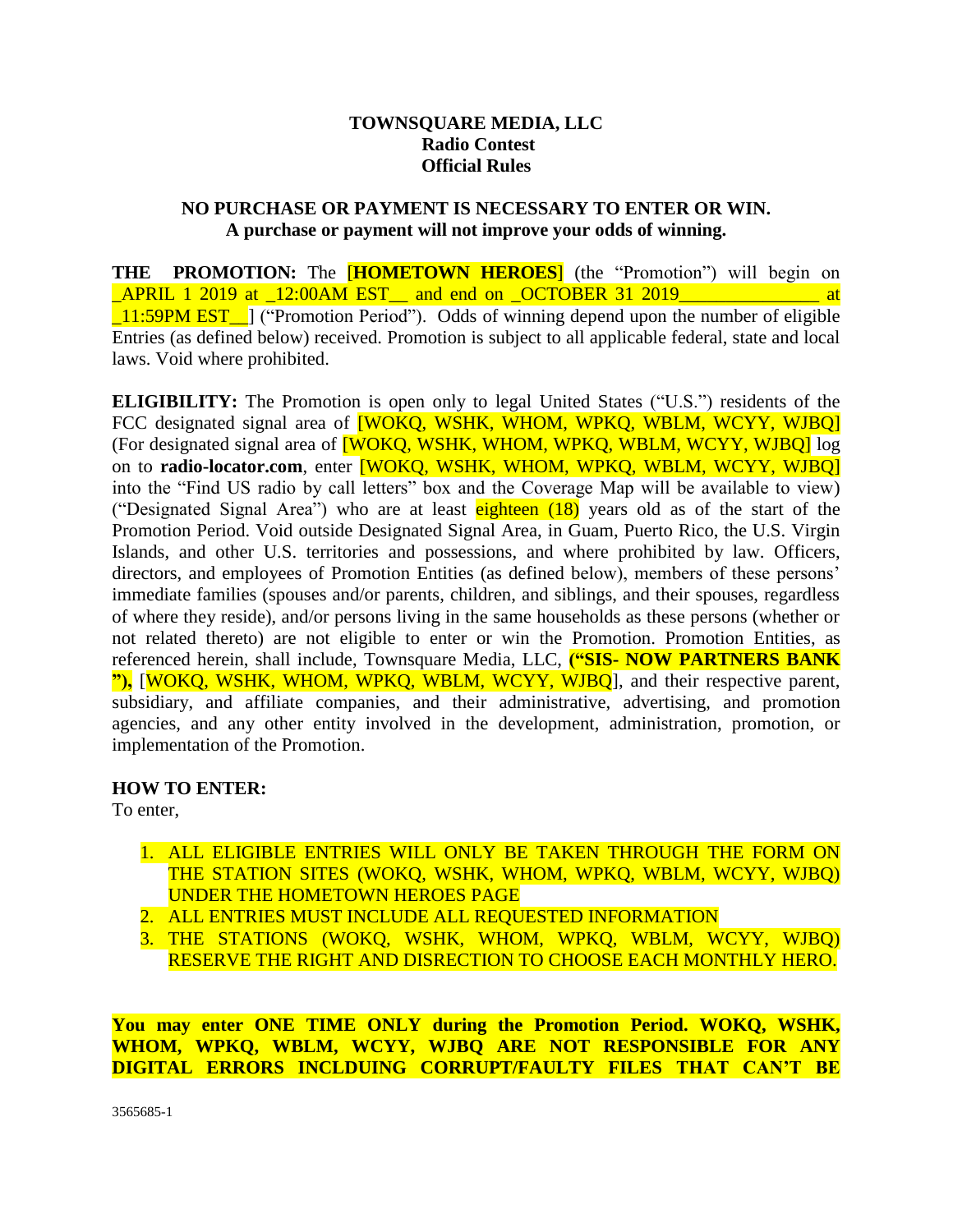**OPENED/READ.** In the event that the selected caller is disconnected or is found to be ineligible by Sponsor in its sole discretion, the next eligible caller that successfully makes it through on the call-in line and completes their call and any on-air requirements as described above, as determined by Sponsor in its sole discretion, will be the potential winner (defined below). Entry constitutes permission (except where prohibited by law) to use entrant's name, city, state, likeness, image, and/or voice for purposes of advertising, promotion, and publicity in any and all media now or hereafter known, throughout the world in perpetuity, without additional compensation, notification, permission, or approval.

**WINNER SELECTION AND NOTIFICATION:** On or about [THE THIRD MONDAY OF EACH MONTH], [ONE] (1) winner ("Winner") TOTAL FROM THE POOL OF ALL SEVEN STATIONS (WOKQ, WSHK, WHOM, WPKQ, WBLM, WCYY, WJBQ) will be selected and notified via given phone number or given email address after being recognized as the designated caller and after accurately fulfilling the broadcast requirement as a condition of winning as described above. Potential Winners must continue to comply with all terms and conditions of these Official Rules. Winning is contingent upon fulfilling all requirements. There will be a total of  $[SEVEN]$   $(7)$  Winners during the Promotion Period. Potential Winners may be required to sign and return to Sponsor, an affidavit of eligibility, liability and publicity release (except where prohibited) and a tax acceptance form (collectively, "Promotion Documents") within four (4) days of the date notice is sent, if applicable. Noncompliance within the stated time period will result in disqualification, and, at Sponsor's sole discretion an alternate potential Winner may be selected from the remaining eligible Entries. If any potential Winner cannot be reached, is found to be ineligible, cannot or does not comply with these Official Rules, or if Prize (as defined below) or prize notification is returned as undeliverable, such potential Winner will be disqualified and time permitting, at Sponsor's sole discretion, an alternate potential Winner may be selected from the remaining eligible Entries. Limit  $\overline{ONE}$  prize per family or household.

**PRIZES:** There will be a total of **[SEVEN]**  $(7)$  Prizes (as defined below) awarded.

Describe prizes, quantities, and approximate retail value ("ARV") of each prize. Total ARV of potential prizes is  $\frac{\$150}{\ \}$  [Provide ARV of all prizes in total].

## **ONE (1) \$50 AROMA JOE'S GIFT CARD ONE (1) \$100 AMAZON GIFT CARD**

# **THE NOMINATOR OR HERO CAN CHOOSE TO PICK UP THEIR PRIZE AT THE TOWNSQUARE MEDIA OFFICE IN DOVER, NH OR PORTLAND, ME. IF THE RECIPIENT CHOOSES TO HAVE A PRIZE MAILED, THE STATIONS AND SPONSOR (SIS- NOW PARTNERS BANK) ARE NOT RESPONSIBLE FOR LATE, LOST OR STOLEN MAIL.**

All details of Prize will be determined by Sponsor in its sole discretion. Sponsor reserves the right to substitute a similar prize (or prize element) of comparable or greater value. All taxes and other expenses, costs, or fees associated with the acceptance and/or use of Prize are the sole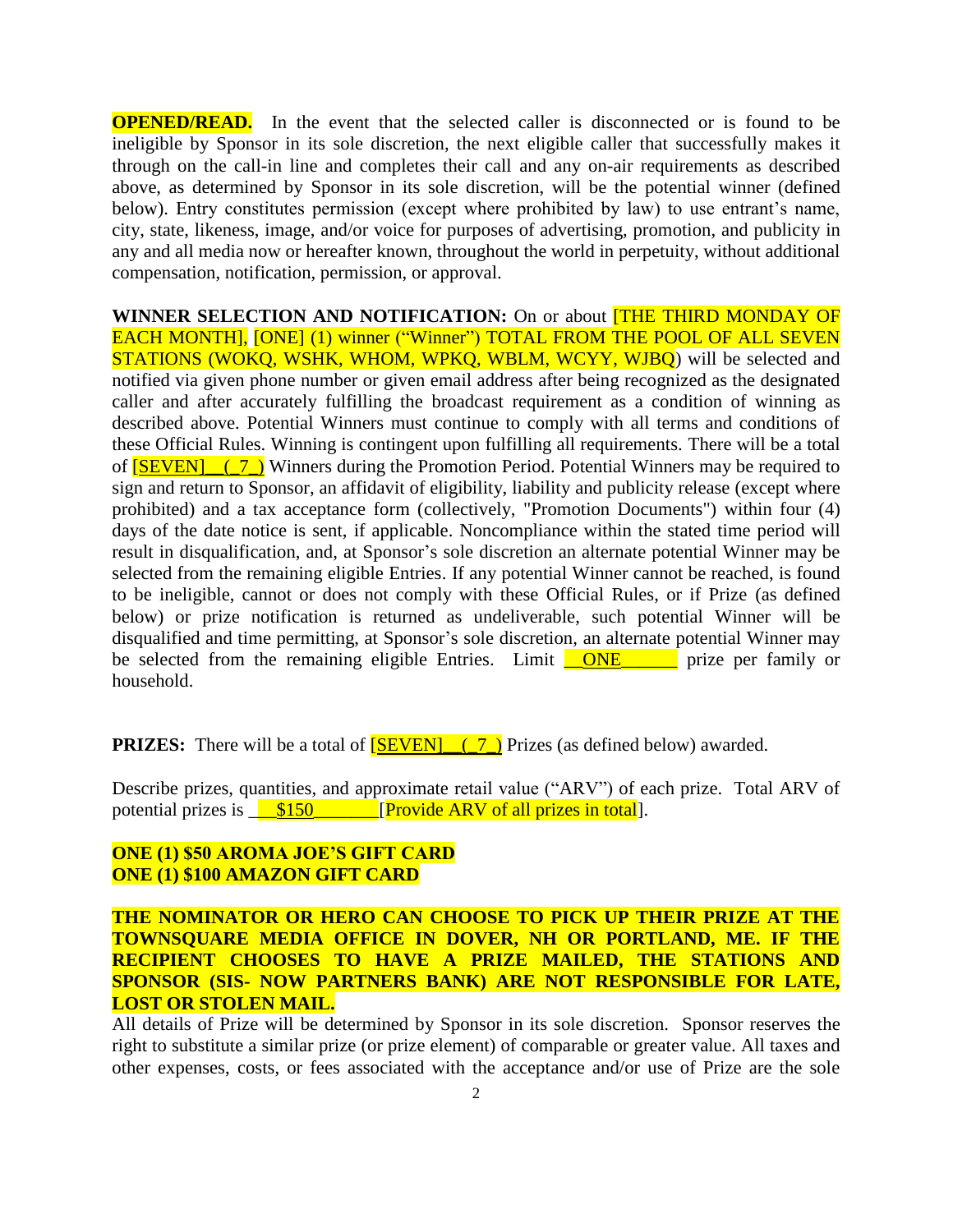responsibility of Winners. For any Prize with an ARV of six hundred dollars (\$600) or greater, Sponsor will furnish an Internal Revenue Service Form 1099 to Winner for the ARV of Prize for the year in which Prize was won. Prizes are subject to certain terms and conditions.

**Prize cannot be transferred by Winners or redeemed for cash and is valid only for the items detailed above, with no substitution of Prize by Winners.** If any Prize is unclaimed within a reasonable time after notification from Sponsor, as determined by Sponsor in its sole discretion, it will be forfeited, and time permitting, an alternate Winner may be selected from the remaining eligible Entries at Sponsor's sole discretion.

**CONDITIONS:** By entering the Promotion, each entrant agrees for entrant and for entrant's heirs, executors, and administrators (a) to release and hold harmless Promotion Entities and their respective officers, directors, and employees (collectively, "Released Parties") from any liability, illness, injury, death, loss, litigation, or damage that may occur, directly or indirectly, whether caused by negligence or not, from such entrant's participation in the or Promotion and/or his/her acceptance, possession, use, or misuse of Prize or any portion thereof (including any travel related thereto); (b) to indemnify Released Parties from any and all liability resulting or arising from the Promotion and to hereby acknowledge that Released Parties have neither made nor are in any manner responsible or liable for any warranty, representation, or guarantee, express or implied, in fact or in law, relative to Prize, including express warranties provided exclusively by prize supplier that are sent along with Prize; (c) if selected as a Winner, to the posting of such entrant's name on the **WOKQ, WSHK, WHOM, WPKQ, WBLM, WCYY, WJBQ OFFICIAL STATION WEBSITES** ("Website") and the use by Released Parties of such name, voice, image, and/or likeness for publicity, promotional, and advertising purposes in any and all media now or hereafter known, throughout the world in perpetuity, without additional compensation, notification, permission, or approval, and, upon request, to the giving of consent, in writing, to such use; and (d) to be bound by these Official Rules and to waive any right to claim any ambiguity or error therein or in the Promotion itself, and to be bound by all decisions of the Sponsor, which are binding and final. Failure to comply with these conditions may result in disqualification from the Promotion at Sponsor's sole discretion.

**ADDITIONAL TERMS:** Sponsor reserves the right to permanently disqualify from any promotion any person they believe has intentionally violated these Official Rules. Any attempt to deliberately damage the Promotion or the operation thereof is unlawful and subject to legal action by Sponsor, who may seek damages to the fullest extent permitted by law. The failure of Sponsor to comply with any provision of these Official Rules due to an act of God, hurricane, war, fire, riot, earthquake, terrorism, act of public enemies, actions of governmental authorities outside of the control of Sponsor (excepting compliance with applicable codes and regulations), or other "force majeure" event will not be considered a breach of these Official Rules. Released Parties assume no responsibility for any injury or damage to entrants' or to any other person's computer relating to or resulting from entering or downloading materials or software in connection with the Promotion. Released Parties are not responsible for telecommunications, network, electronic, technical, or computer failures of any kind; for inaccurate transcription of entry information; for errors in any promotional or marketing materials or in these Official